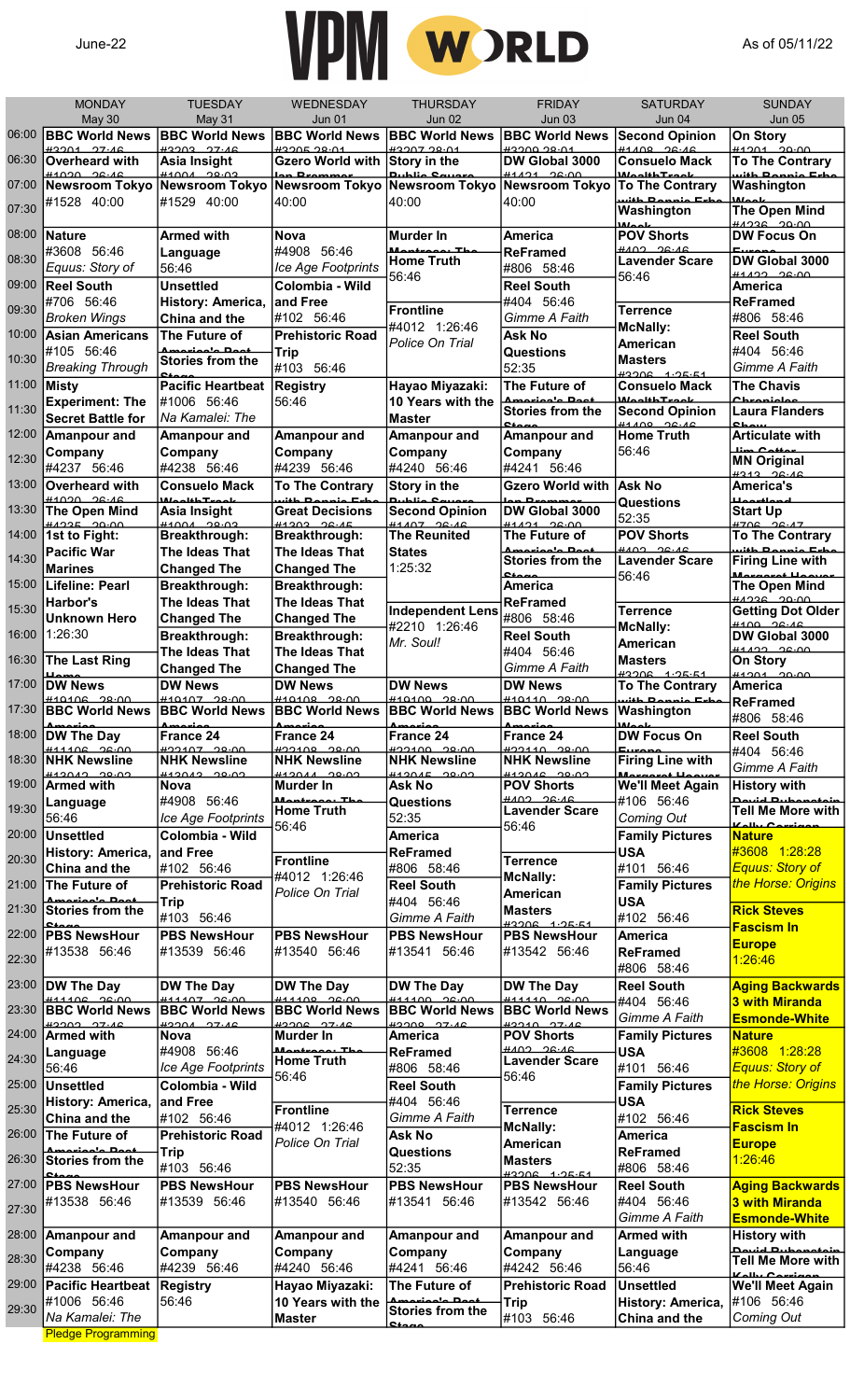

|       | <b>MONDAY</b><br>Jun 06                                | <b>TUESDAY</b>                                      | <b>WEDNESDAY</b><br>Jun 08                          | wul tutilamictiui y<br>$1.153$ and $1.15$<br><b>THURSDAY</b><br>Jun 09         | <b>FRIDAY</b><br><b>Jun 10</b>                   | <b>SATURDAY</b>                                  | <b>SUNDAY</b><br><b>Jun 12</b>               |
|-------|--------------------------------------------------------|-----------------------------------------------------|-----------------------------------------------------|--------------------------------------------------------------------------------|--------------------------------------------------|--------------------------------------------------|----------------------------------------------|
| 06:00 | <b>BBC World News</b>                                  | Jun 07<br><b>BBC World News</b>                     | <b>BBC World News</b>                               | <b>BBC World News</b>                                                          | <b>BBC World News</b>                            | Jun 11<br><b>Second Opinion</b>                  | On Story                                     |
| 06:30 | 20.01<br>Overheard with                                | $+221120.01$<br>Asia Insight                        | H221220.01<br><b>Gzero World with</b>               | 0.0015<br>Story in the                                                         | <b>422172001</b><br>DW Global 3000               | $41100 - 26.16$<br><b>Consuelo Mack</b>          | <b>ALCOC COCAL</b><br><b>To The Contrary</b> |
| 07:00 | $\frac{44040}{26.46}$<br><b>Newsroom Tokyo</b>         | Newsroom Tokyo Newsroom Tokyo Newsroom Tokyo        | lon Drommor                                         | بسف مثلطينه                                                                    | 41122 26.00<br><b>Newsroom Tokyo</b>             | <i>Macdith Treable</i><br><b>To The Contrary</b> | uith Donnie Eshe<br>Washington               |
| 07:30 | 40:00                                                  | 40:00                                               | 40:00                                               | 40:00                                                                          | 40:00                                            | uith Dannie Erh<br>Washington                    | $M_{\odot}$<br><b>The Open Mind</b>          |
| 08:00 | <b>Nature</b>                                          | <b>Aging Backwards The Black</b>                    |                                                     | <b>The Black</b>                                                               | <b>America</b>                                   | علممانانا<br><b>Nova</b>                         | moor ceal<br><b>DW Focus On</b>              |
| 08:30 | #3608 1:28:28                                          | <b>2 with Miranda</b>                               | <b>Church: This Is</b>                              | <b>Church: This Is</b>                                                         | <b>ReFramed</b>                                  | #4816 1:28:02                                    |                                              |
|       | Equus: Story of                                        | <b>Esmonde-White</b>                                | <b>Our Story, This Is</b>                           | <b>Our Story, This Is</b>                                                      | #419 1:26:49                                     | <b>NOVA Universe</b>                             | DW Global 3000<br>$0.92 - 26.00$             |
| 09:00 | the Horse: Origins                                     | <b>The Hidden Map</b><br>1:29:00                    | <b>Our Song</b><br>#101 2:51:37                     | <b>Our Song</b><br>#102 2:51:03                                                | The Hand That<br><b>Feeds</b>                    | <b>Revealed: Milky</b><br>Mav                    | <b>America</b><br><b>ReFramed</b>            |
| 09:30 | <b>Rick Steves</b><br><b>Fascism In</b>                |                                                     | Part 1                                              | Part 2                                                                         | Our American<br>Fomilur The                      | <b>Betty White: First</b><br><b>Lady of</b>      | #419 1:26:49                                 |
| 10:00 | <b>Europe</b>                                          |                                                     |                                                     |                                                                                | <b>Feel Better with</b><br><b>Pressure Point</b> | <b>Television</b>                                | The Hand That<br><b>Feeds</b>                |
| 10:30 | 1:26:46                                                | <b>Stories from the</b>                             |                                                     |                                                                                | <b>Therapy</b>                                   | 1:27:56                                          | <b>Our American</b><br>مطلب بيدائموها        |
| 11:00 | <b>Aging Backwards Ask No</b><br><b>3 with Miranda</b> |                                                     | <b>Family Pictures</b>                              | <b>Family Pictures</b>                                                         | <b>POV Shorts</b><br>HAO2, 26.16                 | <b>Consuelo Mack</b><br>Moolth Troop             | <b>The Chavis</b><br><b>Chronicles</b>       |
| 11:30 | <b>Esmonde-White</b>                                   | Questions<br>52:35                                  | <b>USA</b><br>#101 56:46                            | <b>USA</b><br>#102 56:46                                                       | <b>Stories from the</b><br>$C_{\text{data}}$     | <b>Second Opinion</b><br>$\frac{44400}{28.46}$   | <b>Laura Flanders</b><br><b>OL</b>           |
| 12:00 | <b>Amanpour and</b>                                    | Amanpour and                                        | Amanpour and                                        | Amanpour and                                                                   | <b>Amanpour and</b>                              | <b>Ella Fitzgerald:</b>                          | <b>Articulate with</b>                       |
| 12:30 | Company<br>#4242 56:46                                 | Company<br>#4243 56:46                              | Company<br>#4244 56:46                              | Company<br>#4245 56:46                                                         | Company<br>#4246 56:46                           | <b>Just One of</b><br><b>Those Things</b>        | $H$ 001 $26.16$<br><b>The Hidden Map</b>     |
| 13:00 | Overheard with                                         | <b>Consuelo Mack</b>                                | <b>To The Contrary</b>                              | Story in the                                                                   | <b>Gzero World with</b>                          | 1:58:52                                          | 1:29:00                                      |
| 13:30 | $\frac{44040}{26.46}$<br><b>The Open Mind</b>          | علم معتظفا ممالئا<br>Asia Insight                   | uith Donnie<br>Evh<br><b>Great Decisions</b>        | <b>Second Opinion</b>                                                          | DW Global 3000                                   |                                                  |                                              |
| 14:00 | $\frac{\mu}{\mu}$<br><b>Nature</b>                     | <b>Aging Backwards</b>                              | In Foreign Dolio<br><b>The Black</b>                | $41100 \t 26.16$<br><b>The Black</b>                                           | $\frac{111122}{200}$<br><b>POV Shorts</b>        | <b>Nova</b>                                      | <b>The Black</b>                             |
| 14:30 | #3608 1:28:28                                          | <b>2 with Miranda</b>                               | <b>Church: This Is</b>                              | <b>Church: This Is</b>                                                         | HAO2, 26.16<br><b>Stories from the</b>           | #4816 1:28:02                                    | <b>Church: This Is</b>                       |
| 15:00 | Equus: Story of<br>the Horse: Origins                  | <b>Esmonde-White</b><br><b>The Hidden Map</b>       | <b>Our Story, This Is</b><br><b>Our Song</b>        | <b>Our Story, This Is</b><br><b>Our Song</b>                                   | مممنع<br><b>America</b>                          | <b>NOVA Universe</b><br>Revealed: Milky          | <b>Our Story, This Is</b><br><b>Our Song</b> |
| 15:30 | <b>Rick Steves</b>                                     | 1:29:00                                             | #101 2:51:37                                        | #102 2:51:03                                                                   | <b>ReFramed</b>                                  | M/av<br><b>Betty White: First</b>                | #101 2:51:37                                 |
| 16:00 | <b>Fascism In</b>                                      |                                                     | Part 1                                              | Part 2                                                                         | #419 1:26:49<br>The Hand That                    | <b>Lady of</b>                                   | Part 1                                       |
|       | <b>Europe</b>                                          |                                                     |                                                     |                                                                                | <b>Feeds</b>                                     | <b>Television</b>                                |                                              |
| 16:30 | 1:26:46                                                | Stories from the                                    |                                                     |                                                                                | <b>Our American</b><br>Eamihu Th                 | 1:27:56                                          |                                              |
| 17:00 | <b>DW News</b><br>#40444 90.00                         | <b>DW News</b><br>$\frac{440442}{20.00}$            | <b>DW News</b><br>H10112 00.00                      | <b>DW News</b><br>#40444 29.00                                                 | <b>DW News</b><br>$#40445 - 29.00$               | <b>Benjamin</b><br><b>Franklin</b>               | <b>The Black</b><br><b>Church: This Is</b>   |
| 17:30 | <b>IBBC World News</b><br>ممتعمدهم                     | ممتعمدهم                                            | ممنعمده                                             | <b>BBC World News BBC World News BBC World News BBC World News</b><br>ممتعمدهم |                                                  | #101 2:27:28                                     | <b>Our Story, This Is</b>                    |
| 18:00 | France 24<br>$\frac{422444}{20.00}$                    | France 24<br>$\frac{422112}{20.00}$                 | France 24<br>H22112 20.00                           | France 24<br>H221112200                                                        | France 24<br>$\frac{422115}{20.00}$              | Join Or Die (1706-<br>1774)                      | <b>Our Song</b><br>#102 2:51:03              |
| 18:30 | <b>NHK Newsline</b><br>H1201720002                     | <b>NHK Newsline</b><br>#12010 20.02                 | <b>NHK Newsline</b><br>$#12010 - 29.02$             | <b>NHK Newsline</b><br>0.0000                                                  | <b>NHK Newsline</b><br>#12051 20.02              |                                                  | Part 2                                       |
| 19:00 | <b>Aging Backwards</b>                                 | <b>The Black</b>                                    | <b>The Black</b>                                    | <b>Feel Better with</b>                                                        | <b>Nova</b>                                      |                                                  |                                              |
| 19:30 | 2 with Miranda<br><b>Esmonde-White</b>                 | <b>Church: This Is</b><br><b>Our Story, This Is</b> | <b>Church: This Is</b><br><b>Our Story, This Is</b> | <b>Pressure Point</b><br><b>Therapy</b>                                        | #4816 1:28:02<br><b>NOVA Universe</b>            | <b>Benjamin</b>                                  |                                              |
| 20:00 | <b>The Hidden Map</b>                                  | <b>Our Song</b>                                     | <b>Our Song</b>                                     | <b>America</b>                                                                 | <b>Revealed: Milky</b>                           | <b>Franklin</b><br>#102 2:28:55                  | <b>Nature</b>                                |
| 20:30 | 1:29:00                                                | #101 2:51:37<br>Part 1                              | #102 2:51:03<br>Part <sub>2</sub>                   | <b>ReFramed</b><br>#419 1:26:49                                                | $M$ av<br><b>Betty White: First</b>              | <u> An American</u>                              | #3609 1:28:34<br><b>Equus: Story of</b>      |
| 21:00 |                                                        |                                                     |                                                     | The Hand That                                                                  | <b>Lady of</b><br><b>Television</b>              | <u>(1775-1790)</u>                               | the Horse:                                   |
| 21:30 | <b>Stories from the</b>                                |                                                     |                                                     | <u> Feeds</u><br><b>Our American</b>                                           | 1:27:56                                          |                                                  | Chasing The Wind<br><b>Italy Made with</b>   |
| 22:00 | <b>PBS NewsHour</b>                                    | <b>PBS NewsHour</b>                                 | <b>PBS NewsHour</b>                                 | ملتسبانيوم<br><b>PBS NewsHour</b>                                              | <b>PBS NewsHour</b>                              | America                                          | Love                                         |
| 22:30 | #13543 56:46                                           | #13544 56:46                                        | #13545 56:46                                        | #13546 56:46                                                                   | #13547 56:46                                     | <b>ReFramed</b>                                  | 1:27:06                                      |
| 23:00 | DW The Day                                             | <b>DW The Day</b>                                   | <b>DW The Day</b>                                   | <b>DW The Day</b>                                                              | <b>DW The Day</b>                                | #419 1:26:49<br>The Hand That                    | <b>Feel Better with</b>                      |
| 23:30 | $\frac{444444}{2600}$<br><b>BBC World News</b>         | #11112 26.00<br><b>BBC World News</b>               | $411112 - 26.00$<br><b>BBC World News</b>           | #11111 26.00<br><b>BBC World News</b>                                          | $#11115 - 26.00$<br><b>BBC World News</b>        | Feeds<br><b>Our American</b>                     | <b>Pressure Point</b>                        |
| 24:00 | H2242 27.46<br><b>Aging Backwards</b>                  | $H224A$ $27.46$<br><b>The Black</b>                 | H2246 27.46<br><b>The Black</b>                     | H2210 27.46<br><b>America</b>                                                  | H2220 27.46<br><b>Nova</b>                       | مط <del>لب النائمو</del>                         | <b>Therapy</b><br><b>Nature</b>              |
| 24:30 | 2 with Miranda                                         | <b>Church: This Is</b>                              | <b>Church: This Is</b>                              | <b>ReFramed</b>                                                                | #4816 1:28:02                                    | <b>Benjamin</b><br><b>Franklin</b>               | #3609 1:28:34                                |
|       | <b>Esmonde-White</b>                                   | <b>Our Story, This Is</b>                           | <b>Our Story, This Is</b>                           | #419 1:26:49<br>The Hand That                                                  | <b>NOVA Universe</b><br><b>Revealed: Milky</b>   | #101 2:27:28<br>Join Or Die (1706-               | <b>Equus: Story of</b><br>the Horse:         |
| 25:00 | <b>The Hidden Map</b><br>1:29:00                       | <b>Our Song</b><br>#101 2:51:37                     | <b>Our Song</b><br>#102 2:51:03                     | <b>Eeeds</b>                                                                   | $M$ av                                           | 1774)                                            | Chasing The Wind                             |
| 25:30 |                                                        | Part 1                                              | Part 2                                              | <b>Our American</b><br>Fomilur The                                             | <b>Betty White: First</b><br><b>Lady of</b>      |                                                  | <b>Italy Made with</b><br>Love               |
| 26:00 |                                                        |                                                     |                                                     | <b>Feel Better with</b><br><b>Pressure Point</b>                               | <b>Television</b>                                |                                                  | 1:27:06                                      |
| 26:30 | <b>Stories from the</b>                                |                                                     |                                                     | <b>Therapy</b>                                                                 | 1:27:56                                          | <b>Benjamin</b><br><b>Franklin</b>               |                                              |
| 27:00 | <b>PBS NewsHour</b><br>#13543 56:46                    | <b>PBS NewsHour</b>                                 | <b>PBS NewsHour</b><br>#13545 56:46                 | <b>PBS NewsHour</b><br>#13546 56:46                                            | <b>PBS NewsHour</b><br>#13547 56:46              | #102 2:28:55                                     | <b>Feel Better with</b>                      |
| 27:30 |                                                        | #13544 56:46                                        |                                                     |                                                                                |                                                  | <b>An American</b>                               | <b>Pressure Point</b><br><b>Therapy</b>      |
| 28:00 | <b>Amanpour and</b>                                    | Amanpour and                                        | Amanpour and                                        | <b>Amanpour and</b>                                                            | <b>Amanpour and</b>                              | <mark>(1775-1790)</mark>                         | <b>Ella Fitzgerald:</b>                      |
| 28:30 | Company<br>#4243 56:46                                 | Company<br>#4244 56:46                              | Company<br>#4245 56:46                              | Company<br>#4246 56:46                                                         | Company<br>#4247 56:46                           |                                                  | <b>Just One of</b><br><b>Those Things</b>    |
| 29:00 | Ask No                                                 | <b>Family Pictures</b>                              | <b>Family Pictures</b>                              | <b>POV Shorts</b>                                                              |                                                  | Aging Backwards Aging Backwards                  | 1:58:52                                      |
| 29:30 | <b>Questions</b><br>52:35                              | <b>USA</b><br>#101 56:46                            | <b>USA</b><br>#102 56:46                            | HAO2, 26.46<br><b>Stories from the</b>                                         | 3 with Miranda<br><b>Esmonde-White</b>           | 2 with Miranda<br><b>Esmonde-White</b>           |                                              |
|       |                                                        |                                                     |                                                     |                                                                                |                                                  |                                                  |                                              |

**Pledge Programming**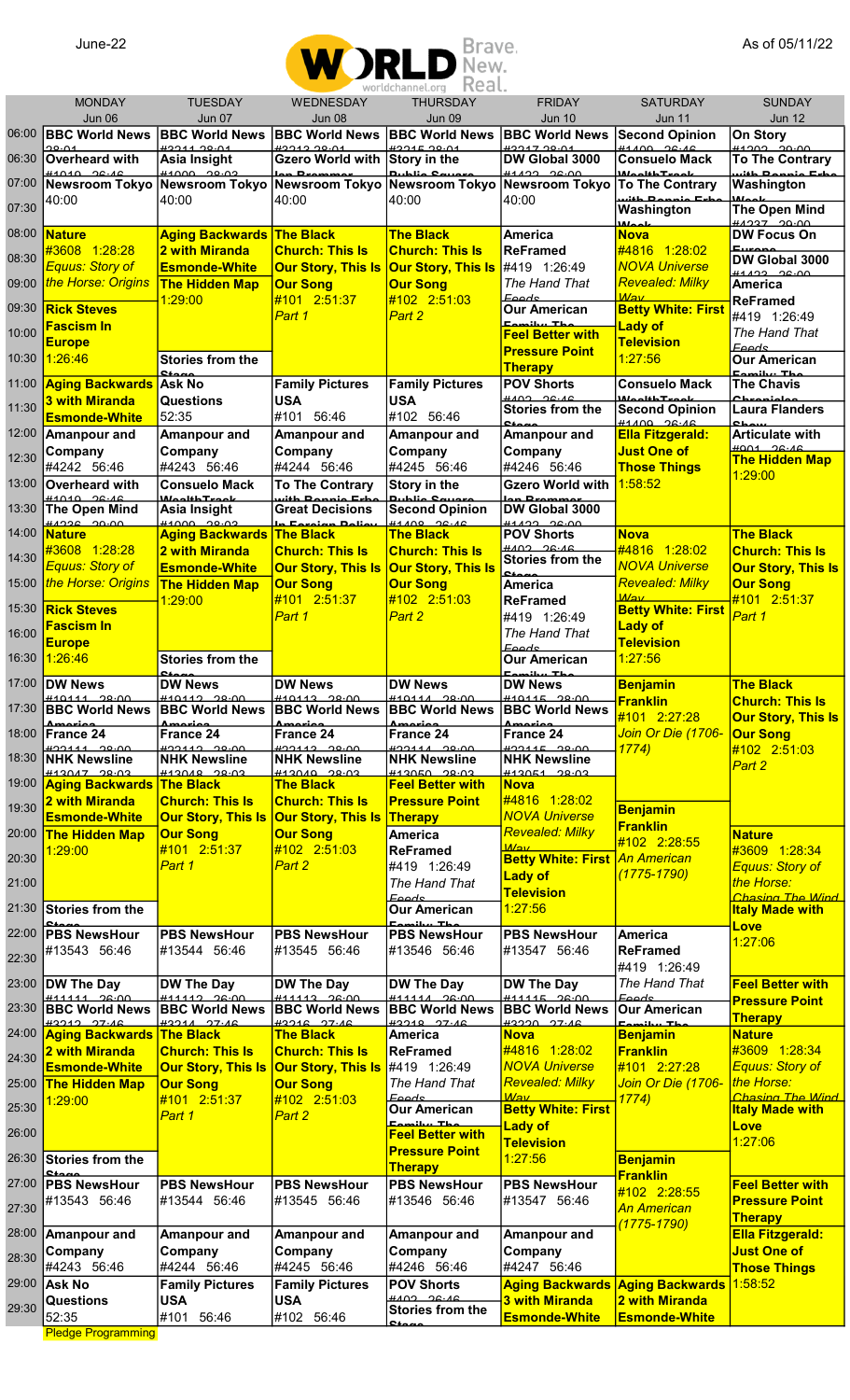

|       | <b>MONDAY</b><br><b>Jun 13</b>                 | <b>TUESDAY</b><br><b>Jun 14</b>                                                                         | <b>WEDNESDAY</b><br><b>Jun 15</b>                                   | WULLUCHOINICLUI U LA CULE<br><b>THURSDAY</b><br><b>Jun 16</b> | <b>FRIDAY</b><br><b>Jun 17</b>                                  | <b>SATURDAY</b><br><b>Jun 18</b>                            | <b>SUNDAY</b><br><b>Jun 19</b>                                              |
|-------|------------------------------------------------|---------------------------------------------------------------------------------------------------------|---------------------------------------------------------------------|---------------------------------------------------------------|-----------------------------------------------------------------|-------------------------------------------------------------|-----------------------------------------------------------------------------|
| 06:00 | <b>BBC World News</b>                          | <b>BBC World News</b>                                                                                   | <b>BBC World News</b>                                               | <b>BBC World News</b>                                         | <b>BBC World News</b>                                           | <b>Second Opinion</b>                                       | On Story                                                                    |
| 06:30 | H222120.01<br>Overheard with                   | <u> 2002 20.01 M</u><br>Asia Insight                                                                    | H2225.00.04<br>Gzero World with Story in the                        | H222200A                                                      | <b>0000000011</b><br>DW Global 3000                             | 4111000616<br><b>Consuelo Mack</b>                          | <b>41202 20.00</b><br><b>To The Contrary</b>                                |
| 07:00 | $\frac{44021}{26.46}$<br><b>Newsroom Tokyo</b> | <b>ALOID 00.02</b><br>Newsroom Tokyo Newsroom Tokyo Newsroom Tokyo                                      |                                                                     | معمسه وسلطينه                                                 | $0.92 - 26.00$<br><b>Newsroom Tokyo</b>                         | مام معا <b>قلت ال</b> معاقل<br><b>To The Contrary</b>       | uith Dennie Erhe<br>Washington                                              |
| 07:30 | 40:00                                          | 40:00                                                                                                   | 40:00                                                               | 40:00                                                         | 40:00                                                           | with Dannie Esh<br>Washington                               | <b>Algeb</b><br>The Open Mind                                               |
| 08:00 |                                                | <b>Pacific Heartbeat</b>                                                                                | <b>Nova</b>                                                         |                                                               |                                                                 | علممان                                                      | HADQQQQCDAA                                                                 |
|       | <b>Nature</b><br>#3609 1:28:34                 | #802 56:46                                                                                              | #4620 56:46                                                         | Independent Lens America<br>#2101 1:26:46                     | <b>ReFramed</b>                                                 | <b>Charley Pride:</b><br>American                           | <b>DW Focus On</b><br>Europe                                                |
| 08:30 | Equus: Story of                                | Leitis In Waiting                                                                                       | Dead Sea Scroll                                                     | Made In Boise                                                 | #222 1:27:51                                                    | <b>Masters</b>                                              | DW Global 3000<br>$41121$ $26.00$                                           |
| 09:00 | the Horse:<br>Chasing The Wind                 | AfroPop: The<br><b>Ultimate Cultural</b>                                                                | <b>Independent Lens</b><br>#2301 56:46                              |                                                               | <b>Broken Heart</b><br>Land                                     | American<br><b>Masters</b>                                  | America<br><b>ReFramed</b>                                                  |
| 09:30 | <b>Italy Made with</b>                         | <b>Exchange</b>                                                                                         | Cured                                                               | <b>P.O.V.</b>                                                 | <b>Murder In</b><br>Montrees, Th                                | #3502 1:26:46                                               | #222 1:27:51                                                                |
| 10:00 | Love<br>1:27:06                                | The Future of                                                                                           | <b>Amazing Human</b>                                                | #3405 1:26:46<br>Pier Kids                                    | <b>Speaking Grief</b>                                           | Brian Wilson:                                               | Broken Heart                                                                |
| 10:30 |                                                | فممتل مأممنسمسة<br><b>Stories from the</b>                                                              | <b>Body</b><br>#101 55:31                                           |                                                               | 56:45                                                           | Long Promised<br><b>POV Shorts</b>                          | Land<br><b>Murder In</b>                                                    |
| 11:00 | <b>Feel Better with</b>                        | $C_{\text{max}}$<br>In Their Own                                                                        | In Their Own                                                        | In Their Own                                                  | The Future of                                                   | 31.30 2004<br><b>Consuelo Mack</b>                          | Mantenan The<br><b>The Chavis</b>                                           |
| 11:30 | <b>Pressure Point</b>                          | <b>Words</b>                                                                                            | Words                                                               | <b>Words</b>                                                  | مأمم نسمعهم<br><b>Stories from the</b>                          | ر<br>علم مس <del>ل</del> طۂ ام م14<br><b>Second Opinion</b> | Chronicle<br><b>Laura Flanders</b>                                          |
| 12:00 | <u>Therapy</u><br>Amanpour and                 | #101 56:46<br>Amanpour and                                                                              | #102 56:46<br><b>Amanpour and</b>                                   | #103 56:46<br><b>Amanpour and</b>                             | 0.40<br>Amanpour and                                            | $#4440$ $26.46$<br>Independent Lens Articulate with         | Chou                                                                        |
| 12:30 | Company                                        | Company                                                                                                 | Company                                                             | Company                                                       | Company                                                         | #2101 1:26:46                                               | ممعدم معينا<br>L.A.: A Queer                                                |
| 13:00 | #4247 56:46                                    | #4248 56:46                                                                                             | #4249 56:46                                                         | #4250 56:46                                                   | #4251 56:46                                                     | Made In Boise                                               | <b>History</b>                                                              |
|       | <b>Overheard with</b><br>0.4021                | <b>Consuelo Mack</b><br>ما م مس <del>ل</del> ط فلم ما ۱۸                                                | <b>To The Contrary</b><br>uith Donnie<br>$E_{ab}$                   | Story in the                                                  | <b>Gzero World with</b>                                         |                                                             | #101 59:00                                                                  |
| 13:30 | <b>The Open Mind</b><br>HAD27, Q0.00           | Asia Insight<br>0.02 141010                                                                             | <b>Great Decisions</b><br>In Eassign Daliar                         | <b>Second Opinion</b><br>$41100$ $26.16$                      | DW Global 3000<br><b>A1122 26.00</b>                            | <b>Stories from the</b>                                     | <b>Start Up</b><br>#707 26.40                                               |
| 14:00 | <b>Nature</b><br>#3609 1:28:34                 | <b>Tell Me More with</b><br>Kally Cominan                                                               | Tell Me More with Tell Me More with<br>ممساسم المالم كا             | <b>Kelly Corrigan</b>                                         | The Future of<br>Americale <b>Doot</b>                          | <b>Charley Pride:</b><br>American                           | <b>To The Contrary</b><br>with Dannie Esk                                   |
| 14:30 | Equus: Story of                                | Tell Me More with<br>Kally Cominan                                                                      | Tell Me More with<br>Kally Cominai                                  | #102 56:46                                                    | <b>Stories from the</b><br>$\mathbf{c}_{\mathbf{f} \mathbf{a}}$ | <b>Masters</b>                                              | <b>Firing Line with</b><br>ملله مسمسم اللم                                  |
| 15:00 | the Horse:<br>Chasing The Wind                 | <b>Tell Me More with</b><br>تمنسم عبيللم أتأ                                                            | Tell Me More with Tell Me More with<br>Vally Company                |                                                               | <b>America</b>                                                  | American                                                    | <b>The Open Mind</b><br><u>00.00 مودمير</u>                                 |
| 15:30 | <b>Italy Made with</b>                         | <b>Tell Me More with</b>                                                                                | Tell Me More with                                                   | <b>Kelly Corrigan</b><br>#103 56:23                           | <b>ReFramed</b><br>#222 1:27:51                                 | <b>Masters</b><br>#3502 1:26:46                             | <b>Getting Dot Older</b>                                                    |
| 16:00 | Love<br>1:27:06                                | Kally Courinon                                                                                          | Vally Carriga<br>Tell Me More with Tell Me More with Story of Us: A |                                                               | <b>Broken Heart</b>                                             | Brian Wilson:                                               | $\frac{4440}{26.46}$<br>DW Global 3000                                      |
| 16:30 |                                                | فمعنسمة ببللمكا<br><b>Tell Me More with</b>                                                             | <b>Kelly Corrigan</b><br>#101 56:16                                 | <b>DDCA</b><br><b>Generation</b>                              | Land<br><b>Murder In</b>                                        | Long Promised<br><b>POV Shorts</b>                          | $41121$ $26.00$<br><b>On Story</b>                                          |
| 17:00 | <b>DW News</b>                                 | ممونسوع ببالمها<br><b>DW News</b>                                                                       | <b>DW News</b>                                                      | Nation, A DDC<br><b>DW News</b>                               | Montroop, The<br><b>DW News</b>                                 | $30.20$ $30.48$<br><b>To The Contrary</b>                   | $HADO2$ $QCDO$<br><b>America</b>                                            |
| 17:30 | $#40446 - 29.00$                               | #40447 29000<br>BBC World News BBC World News BBC World News BBC World News BBC World News   Washington | $#10110 - 20.00$                                                    | H10110 00.00                                                  | $#40420 - 29.00$                                                | with Donnie Erbe                                            | <b>ReFramed</b>                                                             |
| 18:00 | <b>Amarian</b><br>France 24                    | $A$ merica<br><b>France 24</b>                                                                          | <b>Amasian</b><br>France 24                                         | ممتعمده<br>France 24                                          | حماسمحسك<br>France 24                                           | علممانا<br><b>DW Focus On</b>                               | #222 1:27:51<br><b>Broken Heart</b>                                         |
| 18:30 | 0.00148<br><b>NHK Newsline</b>                 | $\frac{1}{2}$<br><b>NHK Newsline</b>                                                                    | $\frac{422110}{20000}$<br><b>NHK Newsline</b>                       | <b>NHK Newsline</b>                                           | <u> 2010 വാധ</u><br><b>NHK Newsline</b>                         | $E_{t}$<br><b>Firing Line with</b>                          | Land                                                                        |
|       | <b>ALONED CANCHH</b>                           | <b>AIRS CANCHH</b>                                                                                      | $H1205A$ 20.02                                                      | 0.005                                                         | <b>CO.OC SANCHH</b>                                             | <b>Moveses</b>                                              | <b>Murder In</b><br>Mantraaa, The                                           |
| 19:00 | <b>Pacific Heartbeat</b><br>#802 56:46         | <b>Nova</b><br>#4620 56:46                                                                              | Independent Lens Speaking Grief<br>#2101 1:26:46                    | 56:45                                                         | <b>Charley Pride:</b><br><b>American</b>                        | <b>Music For Life:</b><br>The Story Of New                  | <b>History with</b><br>حنم <del>دموموسط استم</del> صا<br> Tell Me More with |
| 19:30 | Leitis In Waiting                              | Dead Sea Scroll                                                                                         | Made In Boise                                                       |                                                               | <b>Masters</b>                                                  | <b>Horizons</b>                                             | Kally Caminan                                                               |
| 20:00 | <b>AfroPop: The</b>                            | <b>Independent Lens</b>                                                                                 |                                                                     | <b>America</b><br><b>ReFramed</b>                             | <b>American</b>                                                 | <b>Family Pictures</b>                                      | <b>Nature</b><br>#3711 56:46                                                |
| 20:30 | <b>Ultimate Cultural</b><br><b>Exchange</b>    | #2301 56:46<br>Cured                                                                                    | <b>P.O.V.</b>                                                       | #222 1:27:51                                                  | <b>Masters</b><br>#3502 1:26:46                                 | <b>USA</b><br>#103 56:46                                    | Wild Florida                                                                |
| 21:00 | The Future of                                  | <b>Amazing Human</b>                                                                                    | #3405 1:26:46<br><b>Pier Kids</b>                                   | <b>Broken Heart</b>                                           | Brian Wilson:                                                   | <b>P.O.V.</b>                                               | <b>Finding Your</b>                                                         |
| 21:30 | متاحم ما ممدده<br><b>Stories from the</b>      | <b>Body</b><br>#101 55:31                                                                               |                                                                     | Land<br><b>Murder In</b>                                      | Long Promised<br><b>POV Shorts</b>                              | #2801 56:46<br>Out in the Night                             | <b>Roots</b><br>#604 54:29                                                  |
| 22:00 | <b>PBS NewsHour</b>                            | <b>PBS NewsHour</b>                                                                                     | <b>PBS NewsHour</b>                                                 | مطالبه<br><b>PBS NewsHour</b>                                 | $30.20$ 200<br><b>PBS NewsHour</b>                              | <b>America</b>                                              | <b>Slavery By</b>                                                           |
| 22:30 | #13548 56:46                                   | #13549 56:46                                                                                            | #13550 56:46                                                        | #13551 56:46                                                  | #13552 56:46                                                    | <b>ReFramed</b>                                             | <b>Another Name</b>                                                         |
| 23:00 | <b>DW The Day</b>                              | <b>DW The Day</b>                                                                                       | <b>DW The Day</b>                                                   | DW The Day                                                    | <b>DW The Day</b>                                               | #222 1:27:51<br><b>Broken Heart</b>                         | 1:26:46                                                                     |
| 23:30 | 444446 26-00<br>BBC World News                 | 111117 26.00<br><b>BBC World News</b>                                                                   | #11110 26.00<br><b>BBC World News</b>                               | $#44440$ $96.00$<br><b>BBC World News</b>                     | 111120 26.00<br><b>BBC World News</b>                           | Land<br>Murder In                                           | <b>Training for</b>                                                         |
| 24:00 | H2222 27.46                                    | $H222A$ $27.46$                                                                                         | H2226 27.46                                                         | H2220 27.46                                                   | 20020 27.46                                                     |                                                             | Execde                                                                      |
|       | <b>Pacific Heartbeat</b><br>#802 56:46         | <b>Nova</b><br>#4620 56:46                                                                              | Independent Lens America<br>#2101 1:26:46                           | <b>ReFramed</b>                                               | <b>Charley Pride:</b><br><b>American</b>                        | <b>Family Pictures</b><br><b>USA</b>                        | <b>Nature</b><br>#3711 56:46                                                |
| 24:30 | Leitis In Waiting                              | Dead Sea Scroll                                                                                         | Made In Boise                                                       | #222 1:27:51                                                  | <b>Masters</b>                                                  | #103 56:46                                                  | Wild Florida                                                                |
| 25:00 | <b>AfroPop: The</b>                            | <b>Independent Lens</b><br>#2301 56:46                                                                  |                                                                     | <b>Broken Heart</b><br>Land                                   | <b>American</b>                                                 | <b>P.O.V.</b><br>#2801 56:46                                | <b>Finding Your</b><br><b>Roots</b>                                         |
| 25:30 | <b>Ultimate Cultural</b><br><b>Exchange</b>    | Cured                                                                                                   | <b>P.O.V.</b>                                                       | Murder In                                                     | <b>Masters</b><br>#3502 1:26:46                                 | Out in the Night                                            | #604 54:29                                                                  |
| 26:00 | The Future of                                  | <b>Amazing Human</b>                                                                                    | #3405 1:26:46<br><b>Pier Kids</b>                                   | Mantraaa Th<br><b>Speaking Grief</b>                          | Brian Wilson:                                                   | <b>America</b>                                              | <b>Slavery By</b>                                                           |
| 26:30 | متاحم ما ممدده<br><b>Stories from the</b>      | <b>Body</b><br>#101 55:31                                                                               |                                                                     | 56:45                                                         | Long Promised<br><b>POV Shorts</b>                              | <b>ReFramed</b><br>#222 1:27:51                             | <b>Another Name</b><br>1:26:46                                              |
| 27:00 | <b>PBS NewsHour</b>                            | <b>PBS NewsHour</b>                                                                                     | <b>PBS NewsHour</b>                                                 | <b>PBS NewsHour</b>                                           | 30.30<br><b>PBS NewsHour</b>                                    | <b>Broken Heart</b>                                         |                                                                             |
| 27:30 | #13548 56:46                                   | #13549 56:46                                                                                            | #13550 56:46                                                        | #13551 56:46                                                  | #13552 56:46                                                    | land<br><b>Murder In</b>                                    | <b>Training for</b>                                                         |
| 28:00 | <b>Amanpour and</b>                            | Amanpour and                                                                                            | <b>Amanpour and</b>                                                 | Amanpour and                                                  | <b>Amanpour and</b>                                             | <b>Pacific Heartbeat</b>                                    | Execdes<br><b>History with</b>                                              |
| 28:30 | Company                                        | Company                                                                                                 | Company                                                             | Company                                                       | Company                                                         | #802 56:46                                                  | nevid Dubonatoin<br>Tell Me More with                                       |
| 29:00 | #4248 56:46                                    | #4249 56:46                                                                                             | #4250 56:46                                                         | #4251 56:46                                                   | #4252 56:46                                                     | Leitis In Waiting                                           | $V_1$                                                                       |
|       | In Their Own<br>Words                          | In Their Own<br><b>Words</b>                                                                            | In Their Own<br>Words                                               | The Future of<br>فممتل ماممنعممية                             | <b>Amazing Human</b><br><b>Body</b>                             | <b>AfroPop: The</b><br><b>Ultimate Cultural</b>             | <b>Music For Life:</b><br>The Story Of New                                  |
| 29:30 | #101 56:46                                     | #102 56:46                                                                                              | #103 56:46                                                          | Stories from the                                              | #101 55:31                                                      | <b>Exchange</b>                                             | <b>Horizons</b>                                                             |
|       | <b>Pledge Programming</b>                      |                                                                                                         |                                                                     |                                                               |                                                                 |                                                             |                                                                             |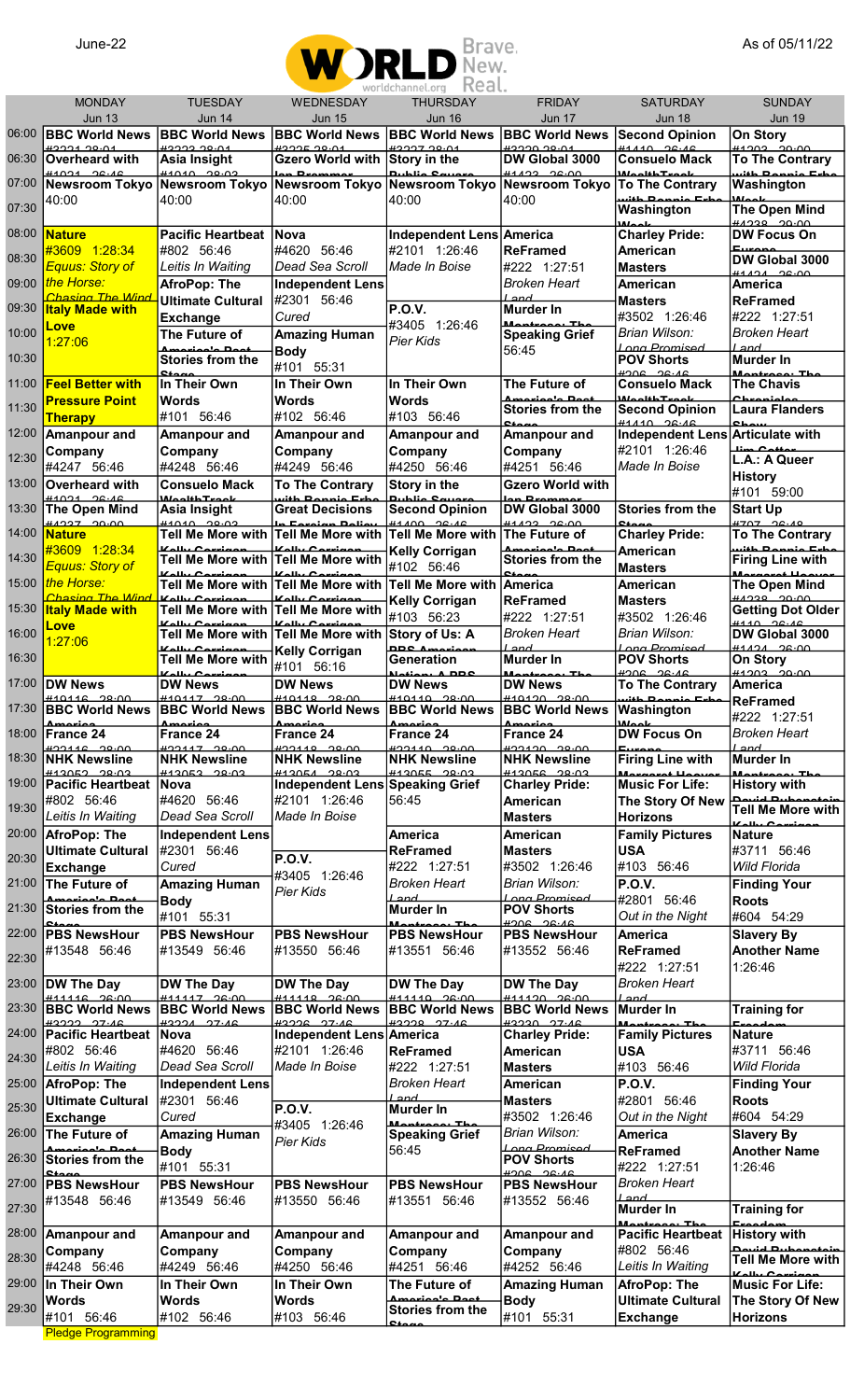

|                                           | <b>MONDAY</b><br><b>Jun 20</b>                 | <b>TUESDAY</b><br><b>Jun 21</b>                          | WEDNESDAY<br><b>Jun 22</b>                 | <b>THURSDAY</b><br><b>Jun 23</b>                                                            | <b>FRIDAY</b><br><b>Jun 24</b>                | <b>SATURDAY</b><br><b>Jun 25</b>                  | <b>SUNDAY</b><br><b>Jun 26</b>                      |
|-------------------------------------------|------------------------------------------------|----------------------------------------------------------|--------------------------------------------|---------------------------------------------------------------------------------------------|-----------------------------------------------|---------------------------------------------------|-----------------------------------------------------|
| 06:00                                     | <b>BBC World News</b>                          | <b>BBC World News</b>                                    | <b>BBC World News</b>                      | <b>BBC World News</b>                                                                       | <b>BBC World News</b>                         | <b>Second Opinion</b>                             | <b>On Story</b>                                     |
| 06:30                                     | 0.021<br>Overheard with                        | H222220.04<br>Asia Insight                               | H222520.04<br><b>Gzero World with</b>      | H222720.04<br>Story in the                                                                  | <b>AC.OC OCCCH</b><br>DW Global 3000          | H1501 26.16<br><b>Consuelo Mack</b>               | <b>ALOCAL AO-OA</b><br><b>To The Contrary</b>       |
| 07:00                                     | #1022 26.46<br><b>Newsroom Tokyo</b>           | <b>44044 20.02</b>                                       |                                            | Newsroom Tokyo Newsroom Tokyo Newsroom Tokyo Newsroom Tokyo                                 | H1121 26.00                                   | <i>Mankh Trande</i><br><b>To The Contrary</b>     | مم 10 ماءان،<br>Washington                          |
|                                           | 40:00                                          | 40:00                                                    | 40:00                                      | 40:00                                                                                       | 40:00                                         | منمسم داخلين                                      | علمما الا                                           |
| 07:30                                     |                                                |                                                          |                                            |                                                                                             |                                               | Washington<br>أمملها                              | <b>The Open Mind</b><br><b>ALCOC OCCAH</b>          |
| 08:00                                     | Nature<br>#3711 56:46                          | <b>Pacific Heartbeat</b><br>#903 56:46                   | <b>Nova</b><br>#4701 1:56:46               | <b>P.O.V.</b><br>#3303 1:26:46                                                              | <b>America</b><br>ReFramed                    | American<br><b>Masters</b>                        | <b>DW Focus On</b><br>Europe                        |
| 08:30                                     | <b>Wild Florida</b>                            | Born This Way:                                           | <b>Polar Extremes</b>                      | We Are The                                                                                  | #804 1:23:58                                  | #309 1:26:46                                      | DW Global 3000<br>0.205                             |
| 09:00                                     | <b>Finding Your</b>                            | <b>Rosemary</b>                                          |                                            | <b>Radical Monarchs</b>                                                                     | Little Miss Westie                            | James Baldwin:<br>The Price of the                | America                                             |
| 09:30                                     | <b>Roots</b><br>#604 54:29                     | ാറ.ററ<br><b>Becoming</b>                                 |                                            | <b>P.O.V.</b>                                                                               | Penny: Champion American                      |                                                   | <b>ReFramed</b><br>#804 1:23:58                     |
| 10:00                                     | <b>Slavery By</b>                              | <b>Training for</b>                                      | <b>Amazing Human</b>                       | #201 1:26:46<br><b>Who Killed Vincent</b>                                                   | مطه کم<br>Out In Rural                        | <b>Masters</b>                                    | <b>Little Miss Westie</b>                           |
| 10:30                                     | <b>Another Name</b>                            | Exportant<br><b>Stories from the</b>                     | <b>Body</b>                                | Chin?                                                                                       | <b>America</b>                                | #3404 1:26:46<br>Joe Papp In Five                 | Penny: Champion                                     |
| 11:00                                     | 1:26:46                                        | $C_{\text{A}}$<br><b>Amazing Human</b>                   | #102 55:31<br><b>Family Pictures</b>       | <b>Charley Pride:</b>                                                                       | 56:46<br><b>Training for</b>                  | $\Delta$ cte<br><b>Consuelo Mack</b>              | <b>The Chavis</b>                                   |
| 11:30                                     | <b>Training for</b>                            | <b>Body</b>                                              | <b>USA</b>                                 | American                                                                                    | Execator<br><b>Stories from the</b>           | <i>Manuth Tunnle</i><br><b>Second Opinion</b>     | ملمنممعمات<br><b>Laura Flanders</b>                 |
|                                           | مت                                             | #101 55:31                                               | #103 56:46                                 | <b>Masters</b>                                                                              | ٥ú                                            | H1501 26.16                                       | <b>OL</b>                                           |
| 12:00                                     | Amanpour and<br>Company                        | Amanpour and<br>Company                                  | Amanpour and<br>Company                    | <b>Amanpour and</b><br>Company                                                              | Amanpour and<br>Company                       | P.O.V.<br>#201 1:26:46                            | <b>Articulate with</b><br>lim Catta                 |
| 12:30                                     | #4252 56:46                                    | #4253 56:46                                              | #4254 56:46                                | #4255 56:46                                                                                 | #4256 56:46                                   | <b>Who Killed Vincent</b>                         | L.A.: A Queer<br><b>History</b>                     |
| 13:00                                     | Overheard with<br>H1022 26.16                  | <b>Consuelo Mack</b><br>بلم مي <del>تر ب</del> افا م ماي | <b>To The Contrary</b><br>منحدمك حافنت     | Story in the<br>مع مناطبره                                                                  | <b>Gzero World with</b><br>بمصصصه فرما        | Chin?                                             | #102 59:00                                          |
| 13:30                                     | <b>The Open Mind</b><br>00.00 02:44            | Asia Insight<br><b>44044 29.02</b>                       | <b>Great Decisions</b><br>$H1206 - 20.00$  | <b>Second Opinion</b><br>41110 26.16                                                        | DW Global 3000<br>H1121 26.00                 | <b>Training for</b>                               | <b>Start Up</b><br>4700 26.40                       |
| 14:00                                     | <b>College Behind</b>                          | <b>College Behind</b>                                    | <b>College Behind</b>                      | <b>College Behind</b>                                                                       | <b>Training for</b>                           | American                                          | <b>To The Contrary</b>                              |
| 14:30                                     | <b>Bars</b><br>#101<br>59:04                   | <b>Bars</b><br>#102 58:02                                | Bars<br>#103 58:44                         | <b>Bars</b><br>#104 58:10                                                                   | Execatom<br><b>Stories from the</b>           | <b>Masters</b><br>#309 1:26:46                    | with Donnie Erk<br><b>Firing Line with</b>          |
| 15:00                                     | American                                       | American                                                 | <b>Driving While</b>                       | <b>Inside The</b>                                                                           | مەھ<br><b>America</b>                         | James Baldwin:                                    | <u> Maxaaxat l</u><br><b>The Open Mind</b>          |
| 15:30                                     | <b>Experience</b>                              | <b>Experience</b>                                        | Black: Race,                               | <b>Vatican</b>                                                                              | <b>ReFramed</b>                               | The Price of the<br>American                      | <u> ANOSO OCCNH</u><br><b>Getting Dot Older</b>     |
| 16:00                                     | #3304 1:55:18<br>American OZ                   | #3305 1:53:57<br><b>Billy Graham</b>                     | Space and<br><b>Mobility in</b>            | 1:56:46                                                                                     | #804 1:23:58<br><b>Little Miss Westie</b>     | <b>Masters</b>                                    | <u> 4111 0 c.10</u><br>DW Global 3000               |
|                                           |                                                |                                                          | America                                    |                                                                                             |                                               | #3404 1:26:46                                     | 0.205                                               |
| 16:30                                     |                                                |                                                          | 1:56:46                                    |                                                                                             | Penny: Champion                               | Joe Papp In Five<br>Actc                          | <b>On Story</b><br>$\frac{\mu_{4,004}}{\mu_{1000}}$ |
| 17:00                                     | <b>DW News</b><br>$#10121 - 29.00$             | <b>DW News</b><br>$#10122 - 20.00$                       | <b>DW News</b><br><b>00.00 CCPOF#</b>      | <b>DW News</b><br>H10121 20.00                                                              | <b>DW News</b><br>$#10125 - 20.00$            | <b>To The Contrary</b><br>Dannie Eshe             | <b>America</b><br><b>ReFramed</b>                   |
|                                           | ممنعمده                                        | ممتعمدهم                                                 | ممتعمده                                    | 17:30 BBC World News BBC World News BBC World News BBC World News BBC World News Washington |                                               |                                                   | #804 1:23:58                                        |
|                                           |                                                |                                                          |                                            |                                                                                             |                                               |                                                   |                                                     |
| 18:00                                     | <b>DW The Day</b>                              | <b>France 24</b>                                         | <b>France 24</b>                           | ممتعمده<br><b>France 24</b>                                                                 | ممنعمده<br>France 24                          | علمملأنا<br><b>DW Focus On</b>                    | <b>Little Miss Westie</b>                           |
| 18:30                                     | $\frac{444494}{200}$<br><b>NHK Newsline</b>    | <b>00.00 CCLCCH</b><br><b>NHK Newsline</b>               | <b>00.00 CCLCCH</b><br><b>NHK Newsline</b> | 0.00121<br><b>NHK Newsline</b>                                                              | $\frac{422425}{28000}$<br><b>NHK Newsline</b> | <b>Firing Line with</b>                           | Penny: Champion                                     |
| 19:00                                     | H120E7 20.02<br><b>Pacific Heartbeat Nova</b>  | H420EQ 20.02                                             | 0.02 0.412050<br><b>P.O.V.</b>             | H120000000<br>Out In Rural                                                                  | #12061 20.02<br><b>American</b>               | <i><u><b>Moxesset</b></u></i><br><b>Prideland</b> | <b>History with</b>                                 |
| 19:30                                     | #903 56:46                                     | #4701 1:56:46                                            | #3303 1:26:46                              | <b>America</b>                                                                              | Masters                                       | 56:46                                             | مان به امتین به ا<br><b>Tell Me More with</b>       |
| 20:00                                     | Born This Way:                                 | Polar Extremes                                           | We Are The<br>Radical Monarchs             | 56:46<br><b>America</b>                                                                     | #309 1:26:46<br>James Baldwin:                | <b>American</b>                                   | منسمت ببالمكا<br><b>Nature</b>                      |
|                                           | <b>Rosemary</b><br>ാറ.ററ                       |                                                          |                                            | <b>ReFramed</b>                                                                             | The Price of the                              | <b>Masters</b>                                    | #3906 56:46                                         |
| 20:30                                     | <b>Becoming</b>                                |                                                          | <b>P.O.V.</b><br>#201 1:26:46              | #804 1:23:58                                                                                | American<br>Masters                           | #3309 56:46                                       | Sharks of Hawaii                                    |
| 21:00                                     | <del>Johanne</del><br>Training for<br>Execadem | Amazing Human<br><b>Body</b>                             | <b>Who Killed Vincent</b>                  | Little Miss Westie                                                                          | #3404 1:26:46                                 | Independent Lens Finding Your<br>#1820 56:46      | <b>Roots</b>                                        |
| 21:30                                     | Stories from the                               | #102 55:31                                               | Chin?                                      | Penny: Champion Joe Papp In Five                                                            | Actc                                          | Real Boy                                          | #603 54:29                                          |
| 22:00                                     | <b>PBS NewsHour</b>                            | <b>PBS NewsHour</b>                                      | <b>PBS NewsHour</b>                        | <b>PBS NewsHour</b>                                                                         | <b>PBS NewsHour</b>                           | <b>America</b>                                    | The Lodge<br>ാറ.ററ                                  |
|                                           | #13553 56:46                                   | #13554 56:46                                             | #13555 56:46                               | #13556 56:46                                                                                | #13557 56:46                                  | <b>ReFramed</b><br>#804 1:23:58                   | <b>Two-Spirit</b>                                   |
|                                           | <b>DW The Day</b>                              | <b>DW The Day</b>                                        | DW The Day                                 | <b>DW The Day</b>                                                                           | <b>DW The Day</b>                             | <b>Little Miss Westie</b>                         | <b>Demonding</b><br><b>Rosemary</b>                 |
|                                           | $\frac{444494}{200}$<br><b>BBC World News</b>  | #11122 200<br><b>BBC World News</b>                      | 0.001<br><b>BBC World News</b>             | 411121 2600<br><b>BBC World News</b>                                                        | 411125200<br><b>BBC World News</b>            | Penny: Champion Becoming                          | ممنوط                                               |
| 22:30<br>23:00<br>23:30<br>24:00          | H2222 27.46<br>Pacific Heartbeat Nova          | $H222A$ $77.46$                                          | 42226 27.46<br><b>P.O.V.</b>               | H2220 27.46<br>America                                                                      | $H22AO$ $27·AC$<br>American                   | مطه کم<br>American                                | <b>Nature</b>                                       |
| 24:30                                     | #903 56:46                                     | #4701 1:56:46                                            | #3303 1:26:46                              | <b>ReFramed</b>                                                                             | Masters                                       | <b>Masters</b>                                    | #3906 56:46                                         |
|                                           | Born This Way:                                 | Polar Extremes                                           | We Are The<br>Radical Monarchs             | #804 1:23:58<br>Little Miss Westie                                                          | #309 1:26:46<br>James Baldwin:                | #3309 56:46                                       | <b>Sharks of Hawaii</b>                             |
|                                           | <b>Rosemary</b><br>مم.مح                       |                                                          |                                            |                                                                                             | The Price of the                              | Independent Lens Finding Your<br>#1820 56:46      | <b>Roots</b>                                        |
| 25:00<br>25:30                            | <b>Becoming</b>                                |                                                          | <b>P.O.V.</b><br>#201 1:26:46              | Penny: Champion American<br>حطه هم                                                          | <b>Masters</b>                                | Real Boy                                          | #603 54:29                                          |
|                                           | <del>Johanne</del><br>Training for<br>لمعال    | Amazing Human<br><b>Body</b>                             | <b>Who Killed Vincent</b>                  | <b>Out In Rural</b><br><b>America</b>                                                       | #3404 1:26:46                                 | <b>America</b><br><b>ReFramed</b>                 | The Lodge<br>ാറ.ററ                                  |
|                                           | <b>Stories from the</b>                        | #102 55:31                                               | Chin?                                      | 56:46                                                                                       | Joe Papp In Five<br>Actc                      | #804 1:23:58                                      | <b>Two-Spirit</b><br>سميسيمه                        |
|                                           | <b>PBS NewsHour</b>                            | <b>PBS NewsHour</b>                                      | <b>PBS NewsHour</b>                        | <b>PBS NewsHour</b>                                                                         | <b>PBS NewsHour</b>                           | <b>Little Miss Westie</b>                         | <b>Rosemary</b><br>ممنوط                            |
|                                           | #13553 56:46                                   | #13554 56:46                                             | #13555 56:46                               | #13556 56:46                                                                                | #13557 56:46                                  | Penny: Champion Becoming<br>مطفقه                 |                                                     |
| 26:00<br>26:30<br>27:00<br>27:30<br>28:00 | Amanpour and                                   | Amanpour and                                             | Amanpour and                               | <b>Amanpour and</b>                                                                         | Amanpour and                                  | <b>Pacific Heartbeat</b>                          | <b>History with</b>                                 |
| 28:30                                     | Company<br>#4253 56:46                         | Company<br>#4254 56:46                                   | Company<br>#4255 56:46                     | Company<br>#4256 56:46                                                                      | Company<br>#4257 56:46                        | #903 56:46<br>Born This Way:                      | بمعتمليتها أمشتم<br><b>Tell Me More with</b>        |
| 29:00                                     | <b>Amazing Human</b>                           | <b>Family Pictures</b>                                   | <b>Charley Pride:</b>                      | <b>Training for</b>                                                                         | <b>Amazing Human</b>                          | Rosemary                                          | فأستماع بالماته<br>Prideland                        |
| 29:30                                     | <b>Body</b><br>#101 55:31                      | <b>USA</b><br>#103 56:46                                 | American<br><b>Masters</b>                 | <b>Stories from the</b>                                                                     | <b>Body</b><br>#102 55:31                     | ാറ.ററ<br><b>Becoming</b>                          | 56:46                                               |